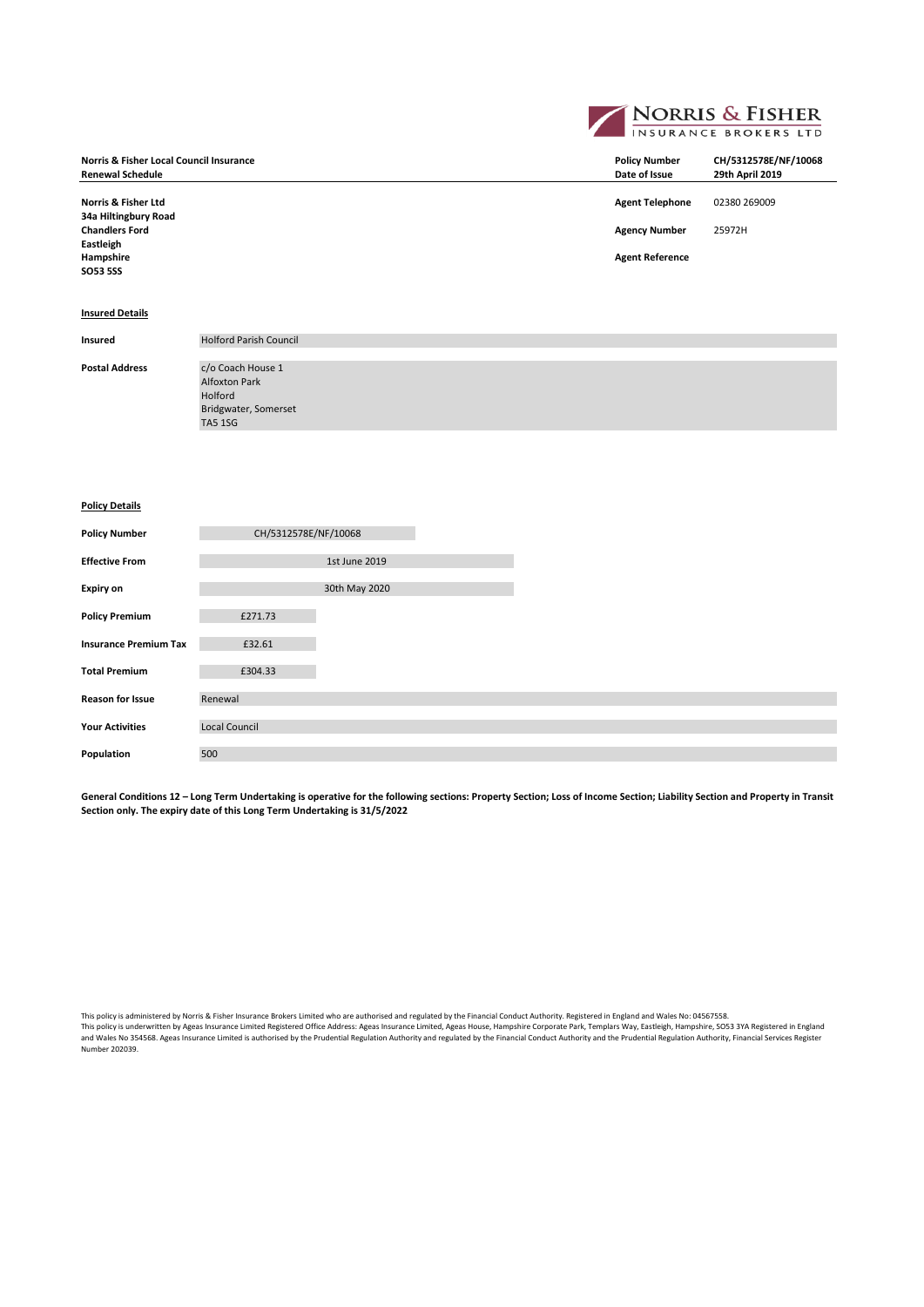**Norris & Fisher Local Council Insurance Policy Number CH/5312578E/NF/10068**  $Renewal Schedule$ 



#### **Important Notice**

You have a duty to make a fair presentation of all material and relevant facts to us. Providing us with inaccurate information or failing to tell us of **anything which may increase the risk may invalidate this policy or lead to claims not being paid or being paid in part only.**

**This policy does not cover maintenance of your property. That means we will not cover the cost of wear and tear or routine maintenance. We expect you to properly maintain your property, but the cost of this remains your responsibility. You have a duty to keep your property safe, secure and in good repair, and take all practical steps to avoid loss or damage.** 

**You should also take all reasonable care to prevent accidents, injury or disease. In particular you should:**

- **· keep all work equipment and premises in good and safe condition**
- **· exercise care in the selection and management of employees**
- **· comply with all statutory obligations and regulations.**

**In addition, you should take all reasonable care to prevent the sale or supply of goods which are defective in any way.** 

This policy is administered by Norris & Fisher Insurance Brokers Limited who are authorised and regulated by the Financial Conduct Authority. Registered in England and Wales No: 04567558. This policy is underwritten by Ageas Insurance Limited Registered Office Address: Ageas Insurance Limited, Ageas House, Hampshire Corporate Park, Templars Way, Eastleigh, Hampshire, SO53 3YA Registered in England<br>and Wales Number 202039.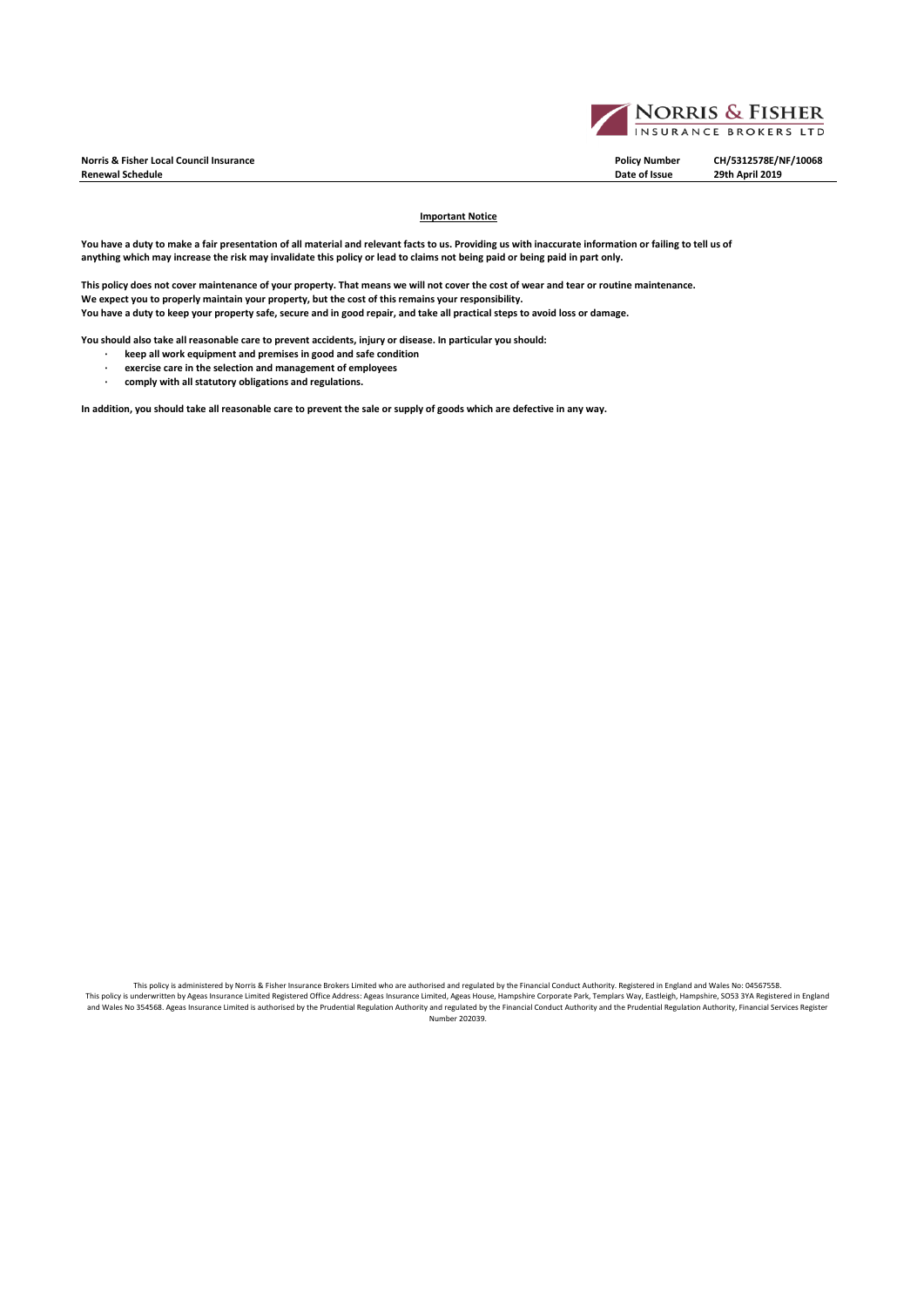**Norris & Fisher Local Council Insurance Policy Number CH/5312578E/NF/10068 Policy Endorsements** 

**ENDORSEMENTS**

# **Endorsements Applicable to the Policy:**

NF13 Bona-fide Subcontractors NF22 Privacy Notice NF21 Amendment to Definitions, General Exclusions and Terrorism Extensions

**Free Format Endorsements Applicable to the Policy :** None



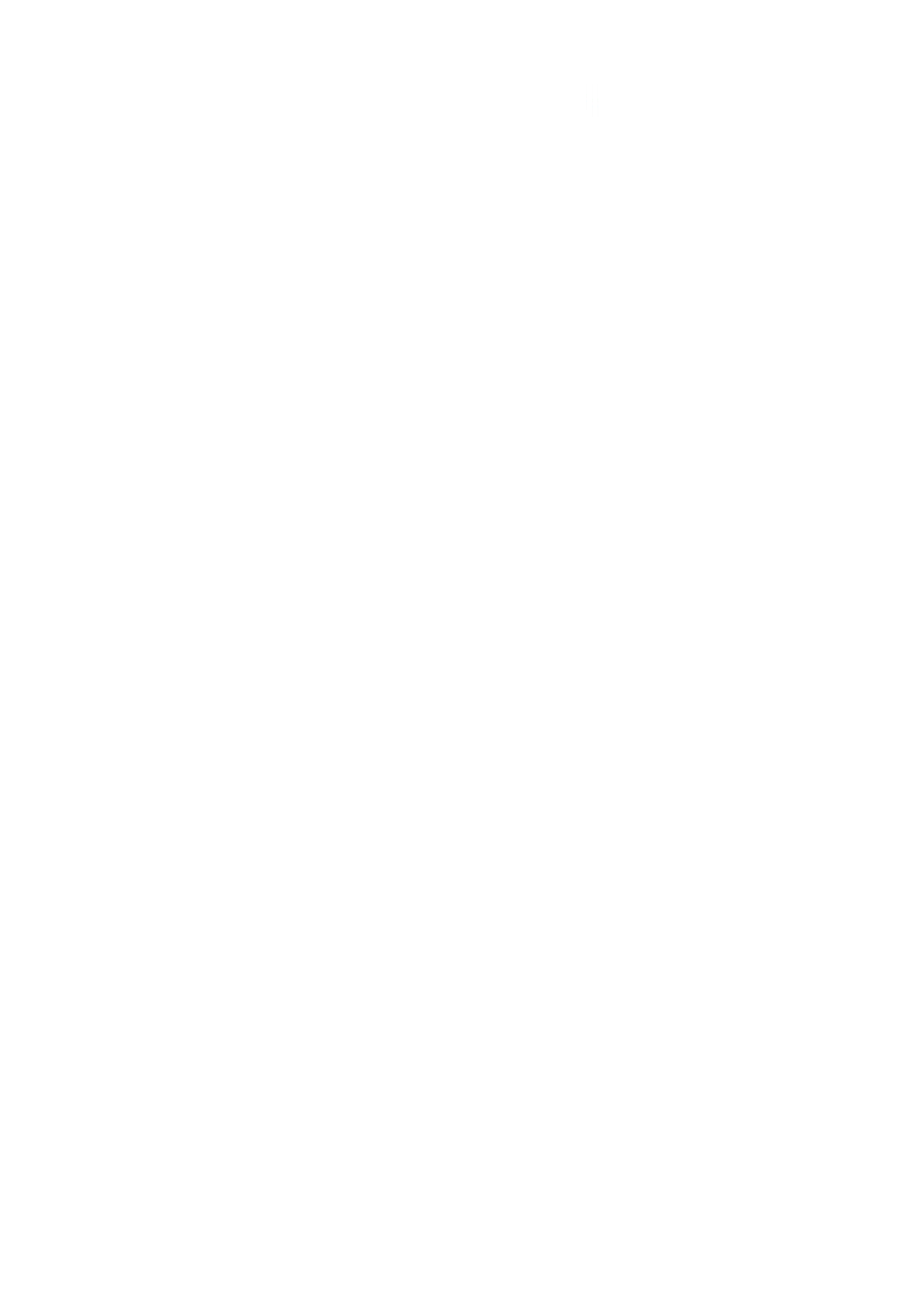

**Norris & Fisher Local Council Insurance Policy Number CH/5312578E/NF/10068 Renewal Schedule Date of Issue 29th April 2019**

#### **Property Summary**

The **premises** for which insurance has been arranged under this **schedule** being:

Risk Address Line 1 Risk Address Line 2 Risk Address Line 3 Risk Address Line 4 Risk Postcode Occupied As Office TA5 1SG Bridgwater, Somerset Coach House 1 Alfoxton Park Holford

#### **PROPERTY SECTION**

|  |  |  | <b>Sub Section A - Buildings</b> |
|--|--|--|----------------------------------|
|--|--|--|----------------------------------|

| <b>Sub Section A - Buildings</b> | <b>Not Insured</b>         |                     |                                                  |                       |                           |
|----------------------------------|----------------------------|---------------------|--------------------------------------------------|-----------------------|---------------------------|
|                                  | <b>Basis of Settlement</b> | <b>Cover Causes</b> | Day One Uplift                                   | <b>Declared Value</b> | <b>Total Sums Insured</b> |
| <b>Buildings</b>                 | Day One                    | 1,2,3,4,5           | 25.0%                                            | £0                    | £0                        |
| <b>Tenant Improvements</b>       | Day One                    | 1,2,3,4,5           | 25.0%                                            | £0                    | £0                        |
| <b>Sub Section B - Contents</b>  |                            |                     | Insured - see Policy wording for further details |                       |                           |
|                                  |                            |                     | <b>Basis of Settlement</b>                       | <b>Cover Causes</b>   | <b>Sums Insured</b>       |
| Stock                            |                            |                     | Indemnity Only                                   | 1, 2, 3, 4, 5         | £0                        |

| Health and Gym Equipment                    | Reinstatement                                    | 1, 2, 3, 4, 5 | £0                  |  |
|---------------------------------------------|--------------------------------------------------|---------------|---------------------|--|
| Computer Equipment                          | Reinstatement                                    | 1, 2, 3, 4, 5 | £5,090              |  |
| Sub Section C - Glass, Blinds and Signs     | Insured - see Policy wording for further details |               |                     |  |
| Sub Section D - Money                       | Insured - see Policy wording for further details |               |                     |  |
| Sub Section E - Personal Accident (Assault) | Insured - see Policy wording for further details |               |                     |  |
| <b>Sub Section F - Specified Property</b>   | Insured - see Policy wording for further details |               |                     |  |
|                                             |                                                  |               | <b>Sums Insured</b> |  |
| Portable Computer Equipment                 |                                                  |               | £1.018              |  |

Contents Reinstatement 1,2,3,4,5 £5,090

| Portable Computer Equipment       | £1,018 |
|-----------------------------------|--------|
| <b>Handheld Devices and Tools</b> | £0     |
| Regalia                           | £0     |
| <b>Gardening Equipment</b>        | £0     |
| <b>Health Equipment</b>           | £2,036 |
| All other specified property      | £0     |

For details of All Other Specified Property please refer to the Continuation Schedule

## **Sub-Section G – Property in the Open Insured - see Policy wording for further details**

|                                       | <b>Basis of Settlement</b> | <b>Cover Causes</b> | Limit   |
|---------------------------------------|----------------------------|---------------------|---------|
| <b>Street Furniture</b>               | Reinstatement              | 1, 2, 3, 4          | £0      |
| Playground Equipment                  | Reinstatement              | 1, 2, 3, 4          | £0      |
| War Memorials (or Historic Monuments) | Reinstatement              | 1, 2, 3, 4          | £0      |
| <b>BMX or Skateboard Parks</b>        | Reinstatement              | 1, 2, 3, 4          | £0      |
| <b>Artificial Surfaces</b>            | Reinstatement              | 1, 2, 3, 4          | £0      |
| <b>Bus Stops and Shelters</b>         | Reinstatement              | 1, 2, 3, 4          | £0      |
| Dog Pound Stone Structure at TA5 1SG  | Reinstatement              | 1, 2, 3, 4          | £40,720 |
|                                       |                            |                     |         |

#### **Sub-Section H - Machinery and Computer Equipment Breakdown Insured - see Policy wording for further details**

|                                                          | Limit      |
|----------------------------------------------------------|------------|
| <b>Computer Equipment Breakdown</b>                      | £100.000   |
| Breakdown of Insured Plant other than Computer Equipment | £1.000.000 |

This policy is administered by Norris & Fisher Insurance Brokers Limited who are authorised and regulated by he Financial Conduct Authority. Registered in England and Wales No: 04567558.<br>This policy is underwritten by Agea Wales No 354568. Ageas Insurance Limited is authorised by the Prudential Regulation Authority and regulated by the Financial Conduct Authority and the Prudential Regulation Authority, Financial Services Register Number<br>202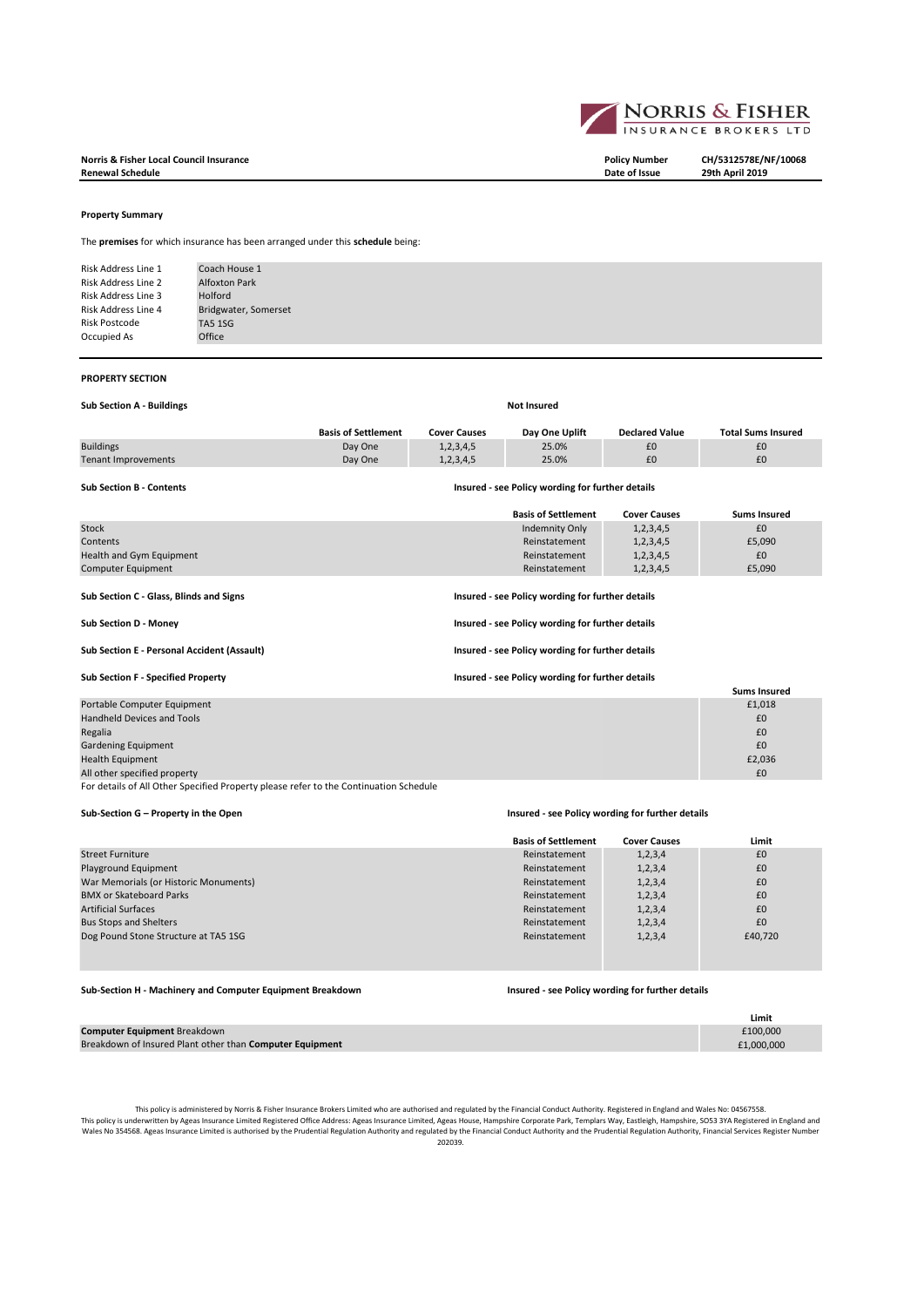

| Norris & Fisher Local Council Insurance<br><b>Renewal Schedule</b>                   | <b>Policy Number</b><br>Date of Issue            | CH/5312578E/NF/10068<br>29th April 2019 |
|--------------------------------------------------------------------------------------|--------------------------------------------------|-----------------------------------------|
| Sub-Section I - Fidelity Guarantee                                                   | Insured - see Policy wording for further details |                                         |
|                                                                                      |                                                  | Limit of Indemnity                      |
| <b>Fidelity Guarantee</b>                                                            |                                                  | £100,000                                |
| Terrorism Extension<br><b>Excesses applicable to Property Section for Premises 1</b> | <b>Not Operative</b>                             |                                         |
|                                                                                      |                                                  |                                         |
| Excess applicable to each and every claim unless specified below:                    |                                                  | £100                                    |
| Theft                                                                                |                                                  | £100                                    |
| Storm                                                                                |                                                  | £250                                    |
| Flood                                                                                |                                                  | £250                                    |
| Glass, Blinds & Signs                                                                |                                                  | £50                                     |

Subsidence  $\epsilon$  . The set of the set of the set of the set of the set of the set of the set of the set of the set of the set of the set of the set of the set of the set of the set of the set of the set of the set of the s Money  $\bf{f}$  , and  $\bf{f}$  , and  $\bf{f}$  , and  $\bf{f}$  , and  $\bf{f}$  , and  $\bf{f}$  , and  $\bf{f}$  , and  $\bf{f}$  , and  $\bf{f}$  , and  $\bf{f}$  , and  $\bf{f}$  , and  $\bf{f}$  , and  $\bf{f}$  , and  $\bf{f}$  , and  $\bf{f}$  , and  $\bf{f$ Fidelity Guarantee £250 **Any alteration to the above excesses are detailed in the attached endorsements.**

**Where a claim is made under more than one section for the same event and at the same location, only the higher excess will be applied.**

# **ENDORSEMENTS**

**Endorsements Applicable to Premises 1:** None

**Free Format Endorsements Applicable to Premises 1:** None

This policy is administered by Norris & Fisher Insurance Brokers Limited who are authorised and regulated by the Financial Conduct Authority. Registered in England and Wales No: 04567558.<br>This policy is underwritten by Age 202039.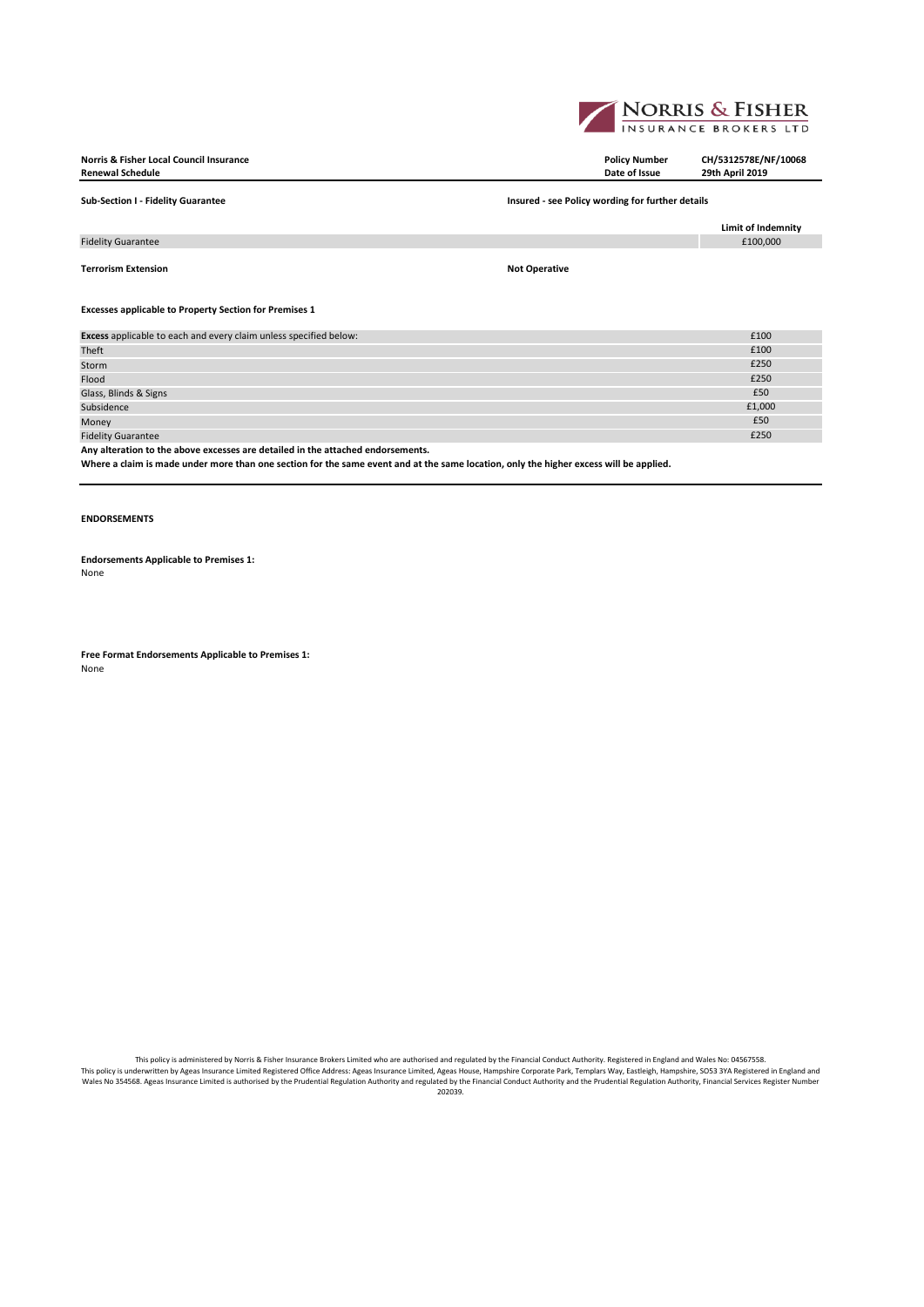### **LOSS OF INCOME SECTION**

**Sub Section A – Loss of Income Insured - see Policy wording for further details**

|                             | Maximum             |                         |                     |
|-----------------------------|---------------------|-------------------------|---------------------|
|                             | <b>Cover Causes</b> | <b>Indemnity Period</b> | <b>Sums Insured</b> |
| Income                      | 1,2,3,4,5           | 12 months               | £6,500              |
| Increase in Cost of Working | 1,2,3,4,5           | 12 months               | £0                  |
| <b>Rent Receivable</b>      | 1,2,3,4,5           | 12 months               | £0                  |

**Loss of Income - for details please refer to the Extension wordings on page 32 and 33 of the policy wording**

|                                                                  | Maximum                 |          |
|------------------------------------------------------------------|-------------------------|----------|
|                                                                  | <b>Indemnity Period</b> | Limit    |
| <b>Book Debts</b>                                                | 12 months               | £50,000  |
| <b>Denial of Access</b>                                          | 12 months               | £500,000 |
| <b>Public Utilities</b>                                          | 12 months               | £25,000  |
| <b>Suppliers</b>                                                 | 12 months               | £25,000  |
| <b>Customers</b>                                                 | 12 months               | £25,000  |
| Property Stored Away from the <b>premises</b>                    | 12 months               | £25,000  |
| <b>Exhibition or Events</b>                                      | 12 months               | £25,000  |
| Goods in Transit                                                 | 12 months               | £25,000  |
| Diseases, Poisoning, Vermin, Defective Drains, Murder or Suicide | 3 months                | £100.000 |

**Sub-Section B - Machinery & Computer Equipment Breakdown Insured - see Policy wording for further details**

|                                                          |                      |                           | Limit        |
|----------------------------------------------------------|----------------------|---------------------------|--------------|
| Computer Equipment Breakdown                             |                      |                           | £50,000      |
| Breakdown of Insured Plant other than Computer Equipment |                      |                           | £100,000     |
|                                                          |                      |                           |              |
| <b>Terrorism Extension</b>                               | <b>Not Operative</b> |                           |              |
| <b>LIABILITY SECTION</b>                                 |                      |                           |              |
| Sub-Section A - Employers' Liability                     |                      | <b>Limit of Indemnity</b> | £10,000,000  |
| Clerical Wage roll                                       |                      |                           | £3,000       |
| Manual Wage roll                                         |                      |                           | £0           |
|                                                          |                      |                           |              |
| Inner Limit of Indemnity - Terrorism                     |                      |                           | £5,000,000   |
| <b>Sub-Section B - Public Liability</b>                  |                      | <b>Limit of Indemnity</b> | £10,000,000  |
| Number of Playgrounds                                    |                      |                           | $\mathbf 0$  |
| Number of BMX or Skateboard Parks                        |                      |                           | $\mathbf{0}$ |
| Number of Firework Displays in each year                 |                      |                           | $\mathbf{0}$ |
|                                                          |                      |                           |              |
| <b>Publishers Indemnity</b>                              |                      |                           | £250,000     |
| <b>Retroactive Date</b>                                  |                      |                           | 01/06/2018   |
|                                                          |                      |                           |              |
| Inner Limit of Indemnity - Terrorism                     |                      |                           | £2,000,000   |
| Inner Limit of Indemnity - Pollution or Contamination    |                      |                           | £1,000,000   |

This policy is administered by Norris & Fisher Insurance Brokers Limited who are authorised and regulated by the Financial Conduct Authority. Registered in England and Wales No: 04567558. This policy is underwritten by Ageas Insurance Limited Registered Office Address: Ageas Insurance Limited, Ageas House, Hampshire Corporate Park, Templars Way, Eastleigh, Hampshire, SO53 3YA Registered in England and Wales No 354568. Ageas Insurance Limited is authorised by the Prudential Regulation Authority and regulated by the Financial Conduct Authority and the Prudential Regulation Authority, Financial Services Register Number 202039.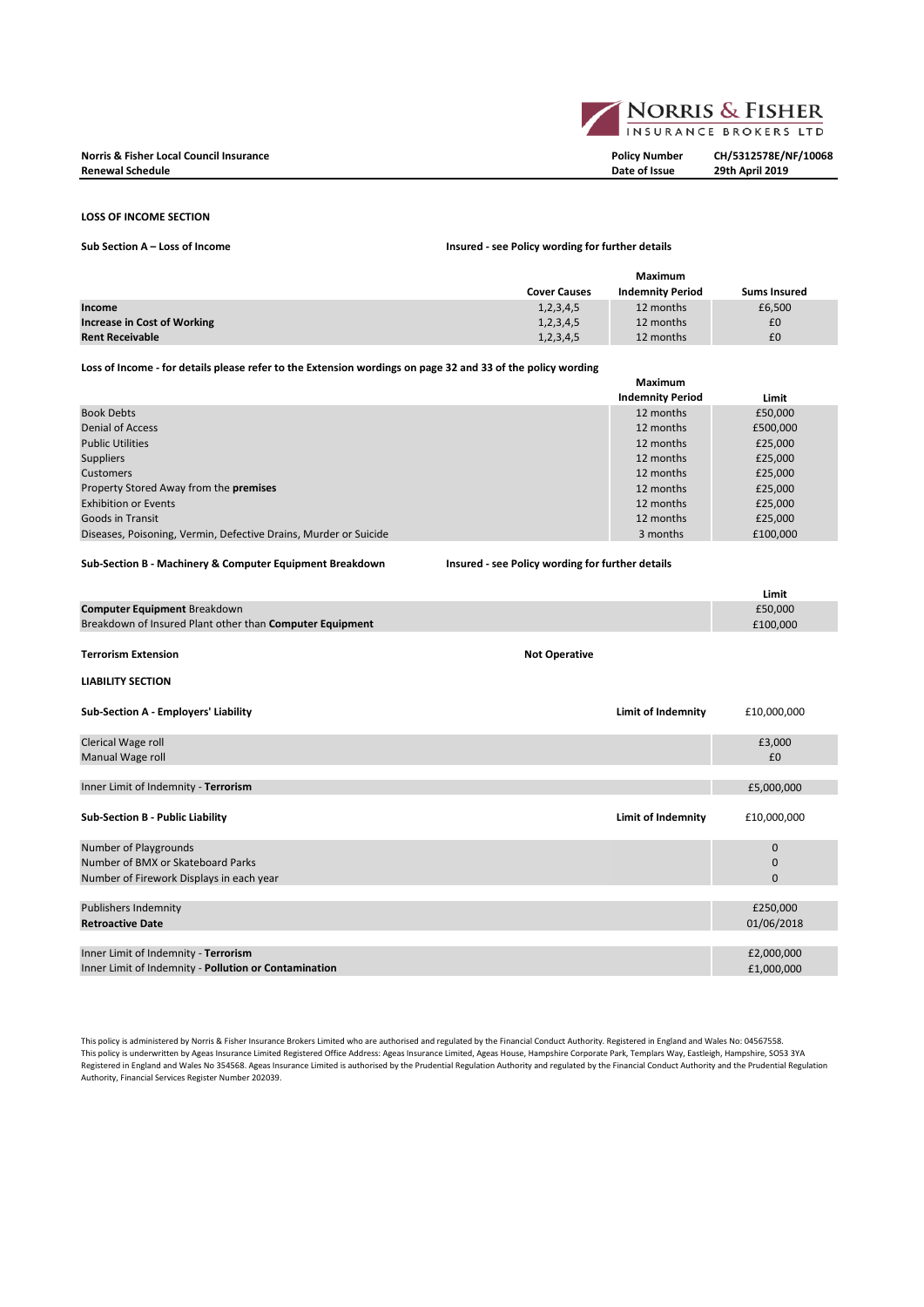**NORRIS & FISHER** 

| Norris & Fisher Local Council Insurance<br><b>Renewal Schedule</b>                                                  |                                                 | <b>Policy Number</b><br>Date of Issue | CH/5312578E/NF/10068<br>29th April 2019 |
|---------------------------------------------------------------------------------------------------------------------|-------------------------------------------------|---------------------------------------|-----------------------------------------|
| <b>Sub-Section C - Products Liability</b>                                                                           |                                                 | Limit of Indemnity                    | £10,000,000                             |
| Inner Limit of Indemnity - Terrorism<br>Inner Limit of Indemnity - Pollution or Contamination                       |                                                 |                                       | £2,000,000<br>£1,000,000                |
| <b>Excesses applicable to Liability Section</b>                                                                     |                                                 |                                       |                                         |
| Excess applicable to each and every Third Party Damage claim under Sub-Section B                                    |                                                 |                                       | £250                                    |
| Excess applicable to each and every Third Party Damage claim under Sub-Section C unless specified below:            |                                                 |                                       | £250                                    |
| Excess applicable to each and every Third Party Injury claim not applicable to Sub-Section A - Employer's Liability |                                                 |                                       | £0                                      |
| Any alteration to the above excesses are detailed in the attached endorsements.                                     |                                                 |                                       |                                         |
| OFFICERS LIABILITY SECTION                                                                                          |                                                 |                                       |                                         |
| <b>Officers Liability</b>                                                                                           | Insured - see Policy wording for futher details |                                       |                                         |
| <b>Retroactive Date</b>                                                                                             |                                                 |                                       | 01/06/2018                              |
| Limit of Indemnity                                                                                                  |                                                 |                                       | £250,000                                |
| <b>Excesses applicable to Officers Liability Section</b>                                                            |                                                 |                                       |                                         |
| <b>Excess</b> applicable to each and every claim                                                                    |                                                 |                                       | £250                                    |
| Any alteration to the above excesses are detailed in the attached endorsements.                                     |                                                 |                                       |                                         |
| <b>PROPERTY IN TRANSIT SECTION</b>                                                                                  |                                                 |                                       |                                         |
| Sub Section A - Own Vehicles                                                                                        | <b>Not Insured</b>                              |                                       |                                         |
|                                                                                                                     |                                                 | <b>Number of Vehicles</b>             | Limit per Vehicle                       |
| <b>Own Vehicles</b>                                                                                                 |                                                 | $\Omega$                              | £0                                      |
| Sub-Section B - Road Hauliers, Rail and Post                                                                        | <b>Not Insured</b>                              |                                       |                                         |
|                                                                                                                     |                                                 |                                       | Limit per sending                       |
| Road Hauliers, Rail and Post                                                                                        |                                                 |                                       | £0                                      |
| <b>Excesses applicable to Property in Transit Section</b>                                                           |                                                 |                                       |                                         |
| <b>Excess</b> applicable to each and every claim                                                                    |                                                 |                                       | £100                                    |
| Any alteration to the above excesses are detailed in the attached endorsements.                                     |                                                 |                                       |                                         |

This policy is administered by Norris & Fisher Insurance Brokers Limited who are authorised and regulated by the Financial Conduct Authority. Registered in England and Wales No: 04567558.<br>This policy is underwritten by Age Authority, Financial Services Register Number 202039.